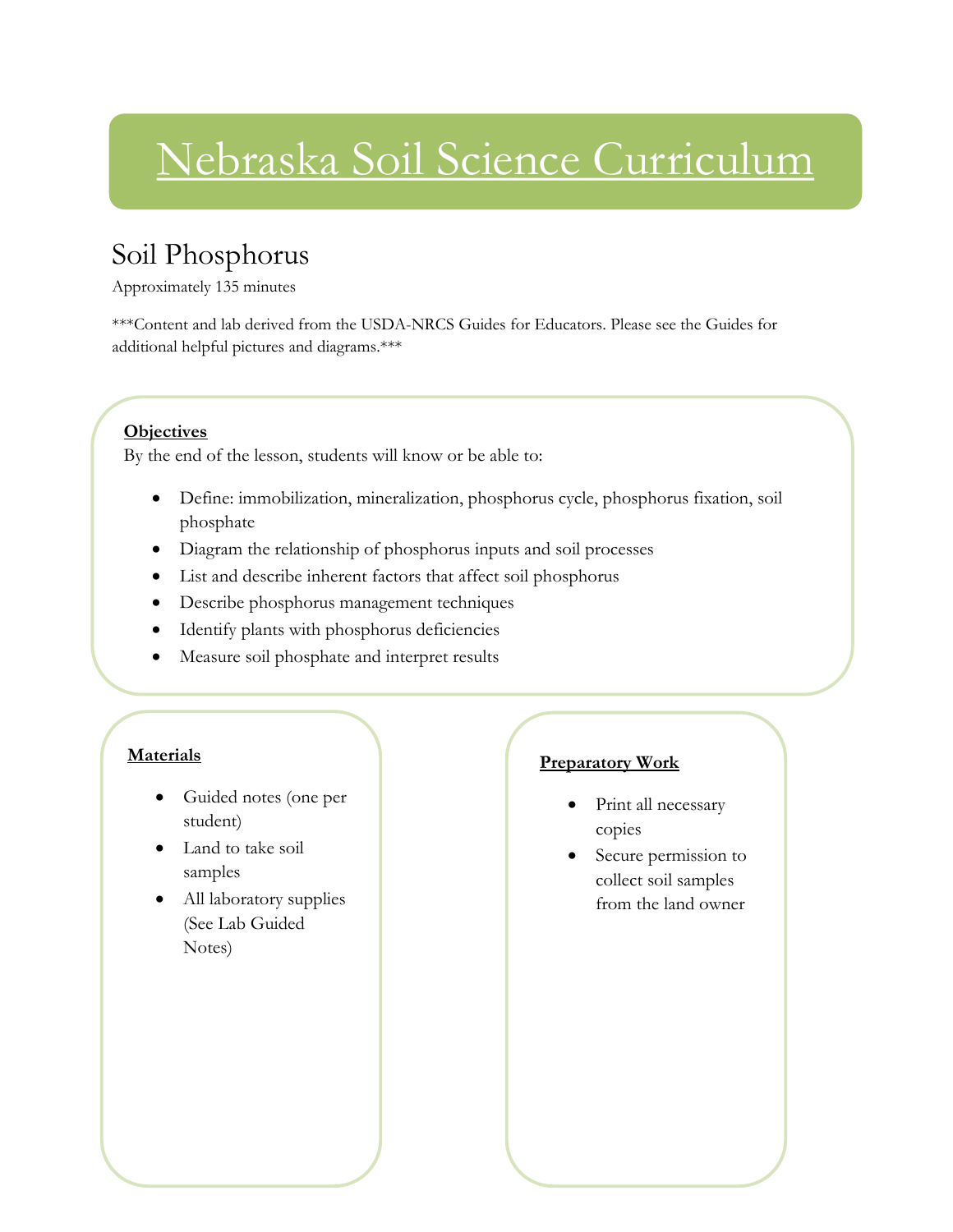### Enroll the Participants – Approximately 4 minutes

l

Show students the following diagram and facilitate a discussion about soil phosphorus to determine what they may know about the nutrient from other classes.



**Figure 1. Soil phosphorus cycle (Pierzinski et al., 1994).**

Preview with students that during this lesson, the class will explore the relationship of phosphorus to soil and plant growth.

Provide the Experience – Defining key terms – Approximately 3 minutes

List off the five key terms and ask students to share with the class what they currently know about the terms.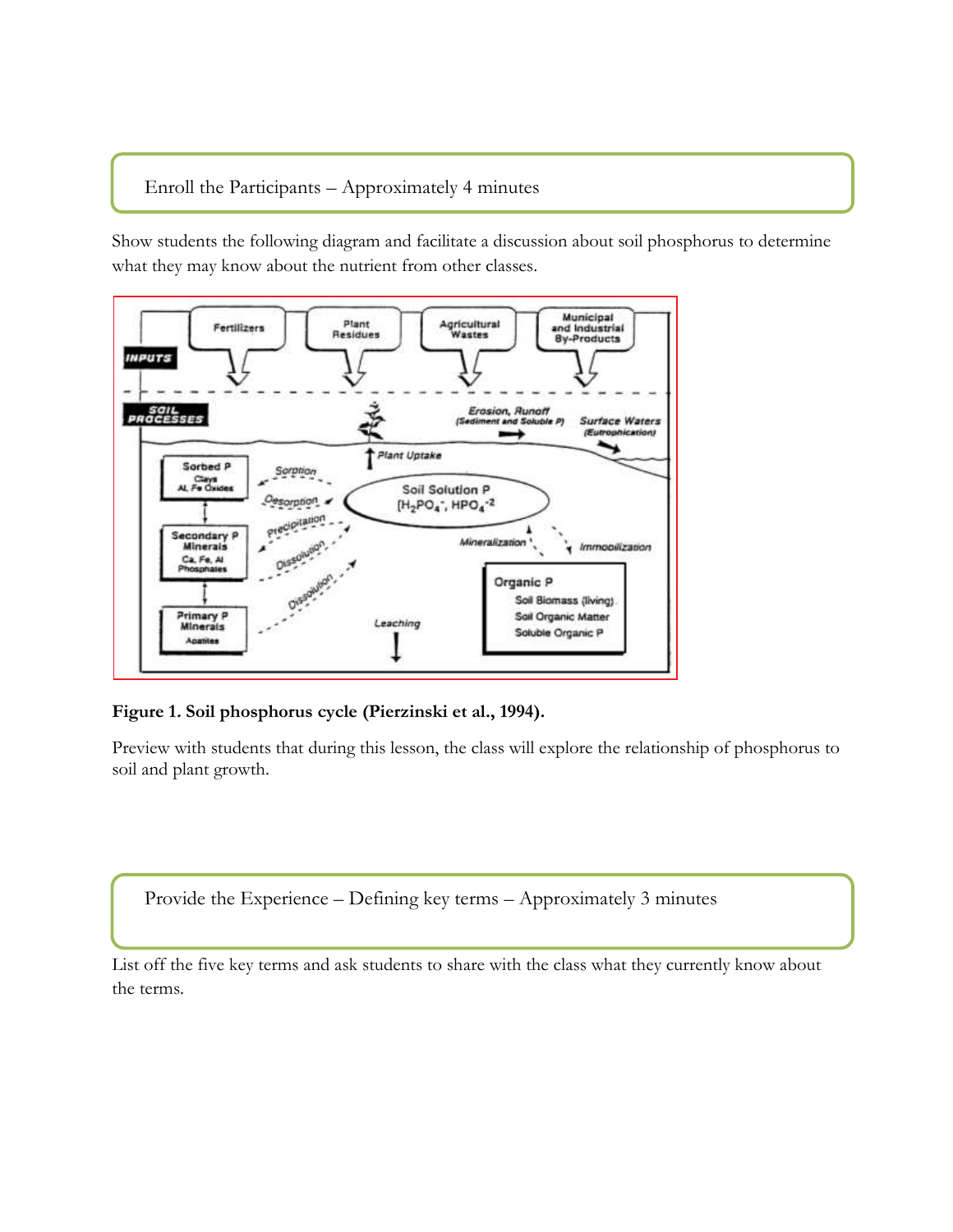### Label the Information – Approximately 5 minutes

Review the terms and definitions using the accompanying PowerPoint or the information found here:

Immobilization: temporarily "tying up" of water soluble phosphorus by soil microorganisms decomposing plant residues. Immobilized phosphorus will be unavailable to plants for a time, but will eventually become available again as decomposition proceeds.

Mineralization: nutrients contained in soil organic matter are converted to inorganic forms that are available to crops during respiration.

Phosphorus Cycle: phosphorus cycles between many different forms in soil. Some forms are available to plants and other forms are not. Unavailable forms are generally fixed to iron, aluminum and calcium minerals.

Phosphorus Fixation: phosphate fixates to iron, aluminum and calcium minerals and attached to clay minerals. pH levels affect fixation and availability of phosphorus.

Soil Phosphate: a form of phosphate available to plants and is expressed as PO4.

### Demonstrate the Relevance – Approximately 4 minutes

Discuss the following key points with the class:

Phosphorus is the second most limiting factor in terms of plant growth, next only to nitrogen.

Phosphorus plays a key role in plant growth and reproduction – promotes root growth, hardiness, quicker maturity, efficient water use, increased yields and promotes above ground shoot growth.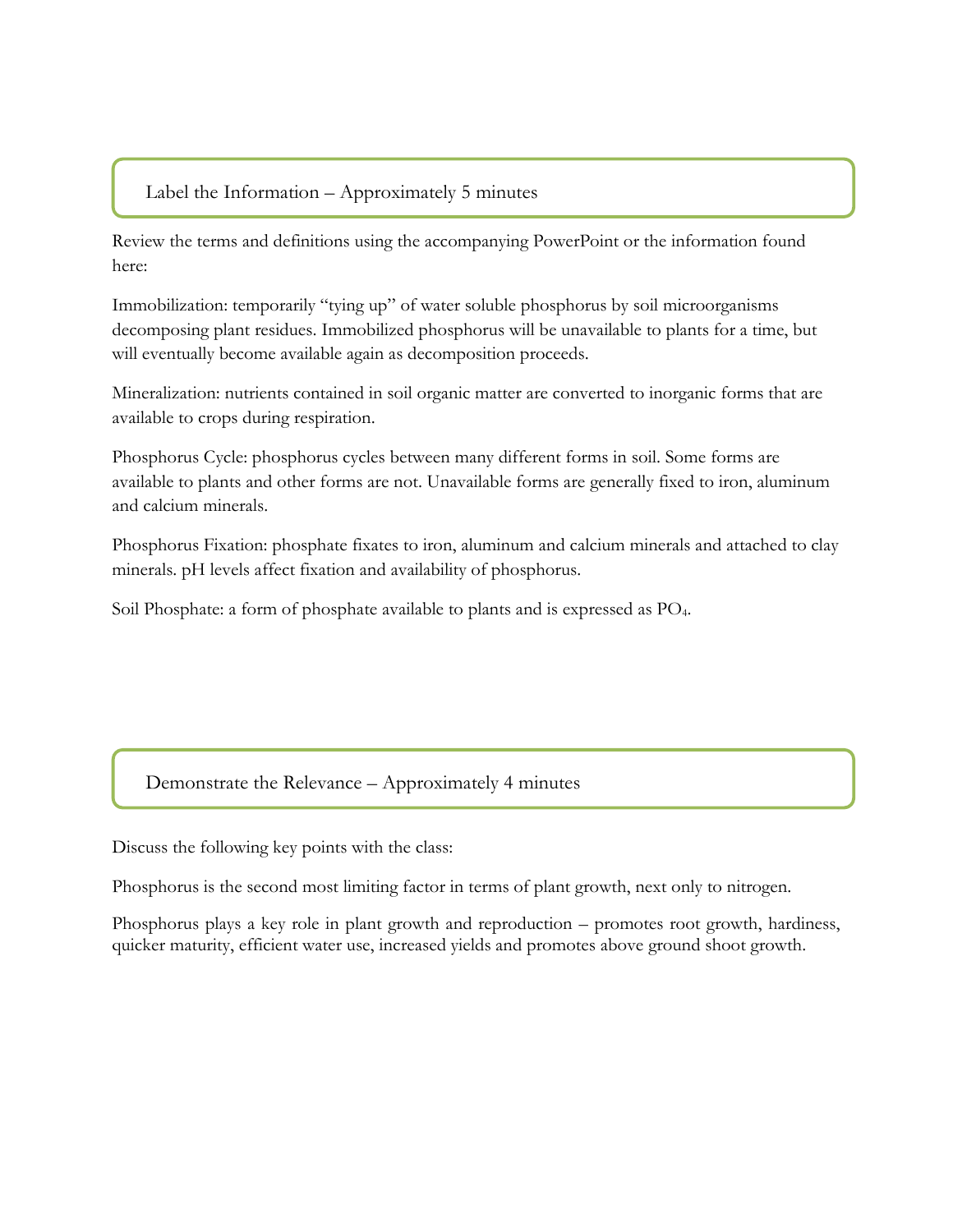Provide the Experience – Inherent Factors Affecting Soil Phosphorus – Approximately 5 minutes

List the following factors that are affected by soil properties and climate for the class:

Soil aeration Rainfall Temperature Moisture Salinity

Elicit thoughts from the students as to how each of those factors might affect soil phosphorus.

Label the Information – Approximately 7 minutes

Share the following points with the class:

- Inherent factors affect the rate of phosphorus mineralization from the decomposition of organic matter
- P releases quickly in warm, humid areas with well-aerated soil
- P releases slowly in cool, dry areas with saturated soil
- P is most available in soil with a pH range of 6-7.5
- pH levels of <5.5 or between 7.5 and 8.5 limit P availability
- P is most frequently lost through erosion and runoff

Demonstrate the Relevance – Approximately 3 minutes

Provide the following scenario and question to students and elicit student thoughts.

In a well-aerated soil found in an area that is warm and humid, what would you anticipate the phosphorus levels to be, given a pH of 5.0?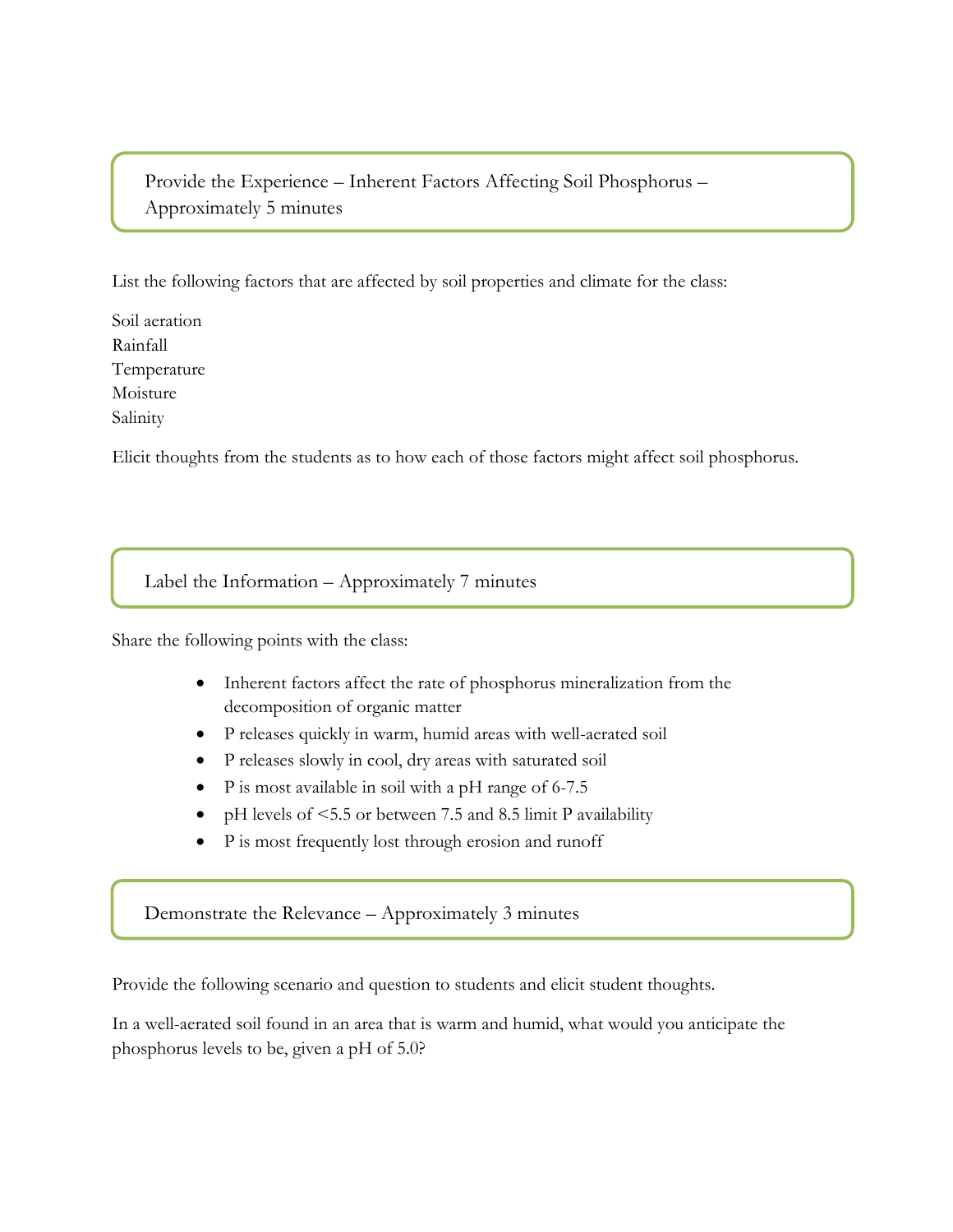Even though the soil has the right climate and aeration conditions, the pH has a greater influence and will cause the P availability to be low.

Provide the Experience – Symptoms of Deficiency and Management of Soil Phosphorus – Approximately 3 minutes

Show students the PowerPoint slide with the pictures of phosphorus-deficient plants. Ask students to identify the characteristics of the plants that they see with the deficiency.

Label the Information – Approximately 5 minutes

Share the following information with the students and encourage them to add it to their guided notes:

- Symptoms of a phosphorus deficiency include
	- o Purple leaf tissue
	- o Purple coloring moves from the leaf tips to the leaf margins
	- o Symptoms appear on lower leaves; leaves may eventually die
- Emerging leaves may be green because plants move P to youngest leaves
- Cool and wet growing conditions increase symptom occurrence
- Plants with small or poor root systems are very vulnerable
- When root growth is prohibited by these factors, the problem is enhanced
	- o Cool temperatures
	- o Too wet or dry
	- o Compacted soil
	- o Damage from herbicides
	- o Damage from insects
	- o High salinity
	- o Damage to roots

Demonstrate the Relevance – approximately 7 minutes

Direct students to their guided notes to capture the following information.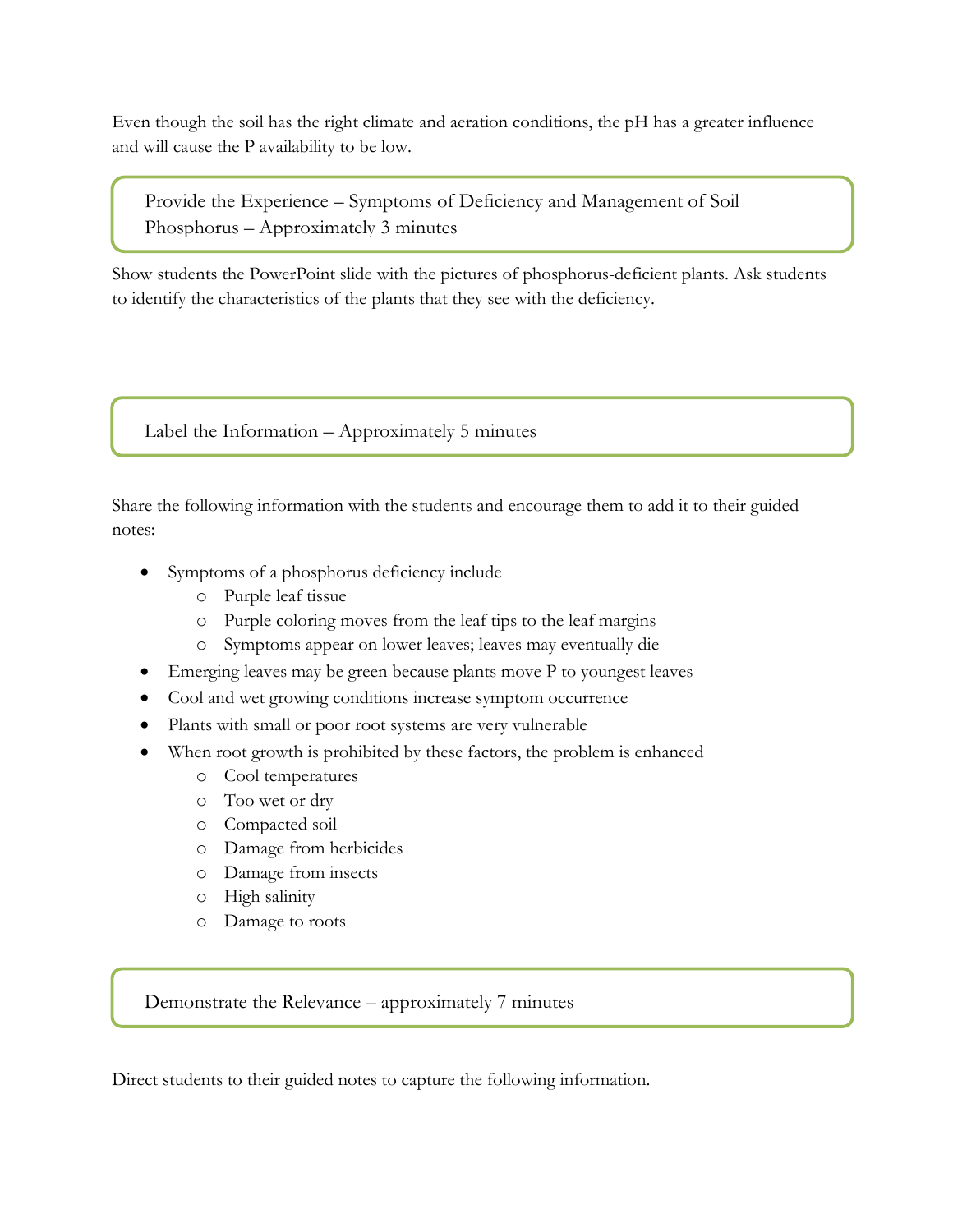- P deficiency reduces the yield of plants
	- o Delays maturity
	- o Stunts growth
	- o Restricts energy utilization by the plant
- Soil pH, organic matter amount and placement of fertilizer affect the availability of P
- Adding lime to acidic soils can help correct pH to 6.5-7.0
- Place phosphorus two inches below the planted seed
- Make several small applications of fertilizer rather than one big application
- Place the phosphorus near the crop row where the roots have immediate contact with it.

Provide the Experience – Measuring and Interpreting Soil Phosphate – Approximately 3 minutes

Review the laboratory scenario with students. Students can find the scenario in their guided notes.

After walking through several cornfields, Tom and Rik noticed that several plants have purple leaves. Tom recalled from his agronomy class last fall that purple leaves can indicate a shortage of phosphate. Together, they determine that they need to test each of their fields for inadequate phosphate levels.

Label the Information – Approximately 15 minutes

Review and identify each of the supplies from the soil testing kit that will be used during the lab activity.

- Soil probe for gathering soil samples
- Plastic bucket for mixing soil samples
- Phosphate test strips
- $\bullet$  1/8-cup (29.5-mL) measuring scoop
- Calibrated 120-mL shaking vial with lid
- Squirt bottle
- Distilled water or rainwater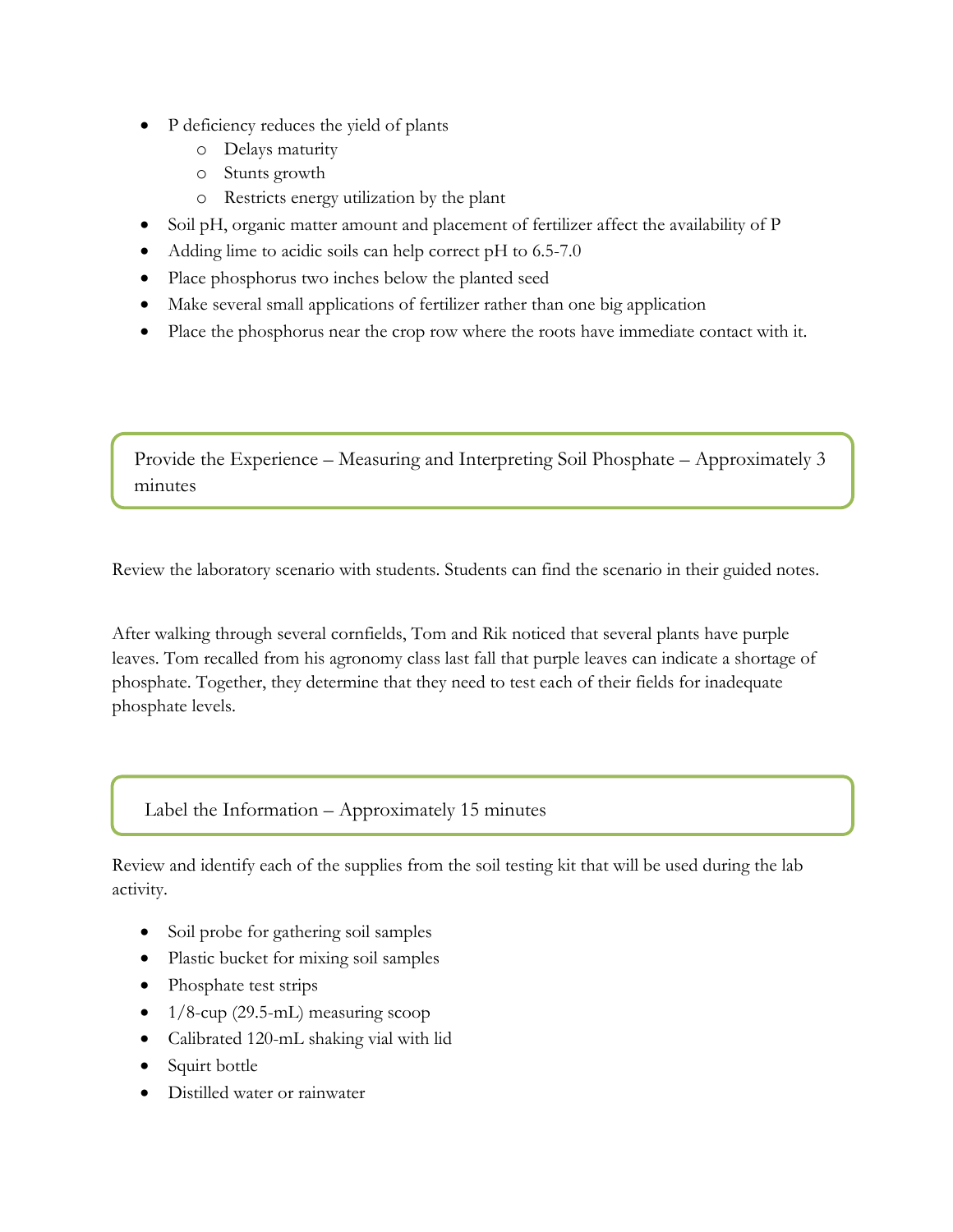Pen, field notebook, sharpie and zip-lock bags

Review the steps of the laboratory activity and provide any instructions specific to your classroom expectations and time. If possible, play the phosphate test video provided by the NRCS.

Demonstrate the Relevance – approximately 125 minutes

See the attached laboratory guided notes for the steps to complete the laboratory. Review the results and analysis steps of the lab.

Review the Content – Approximately 4 minutes

Instruct students to find a partner and to "interview" one another about key points learned during the soil phosphorus lesson.

Celebrate Student Success – Approximately 2 minutes

Congratulate students on their discovery of phosphorus level results for their tested soil. Encourage students to continue being curious during each of the laboratory activities of the soil science unit.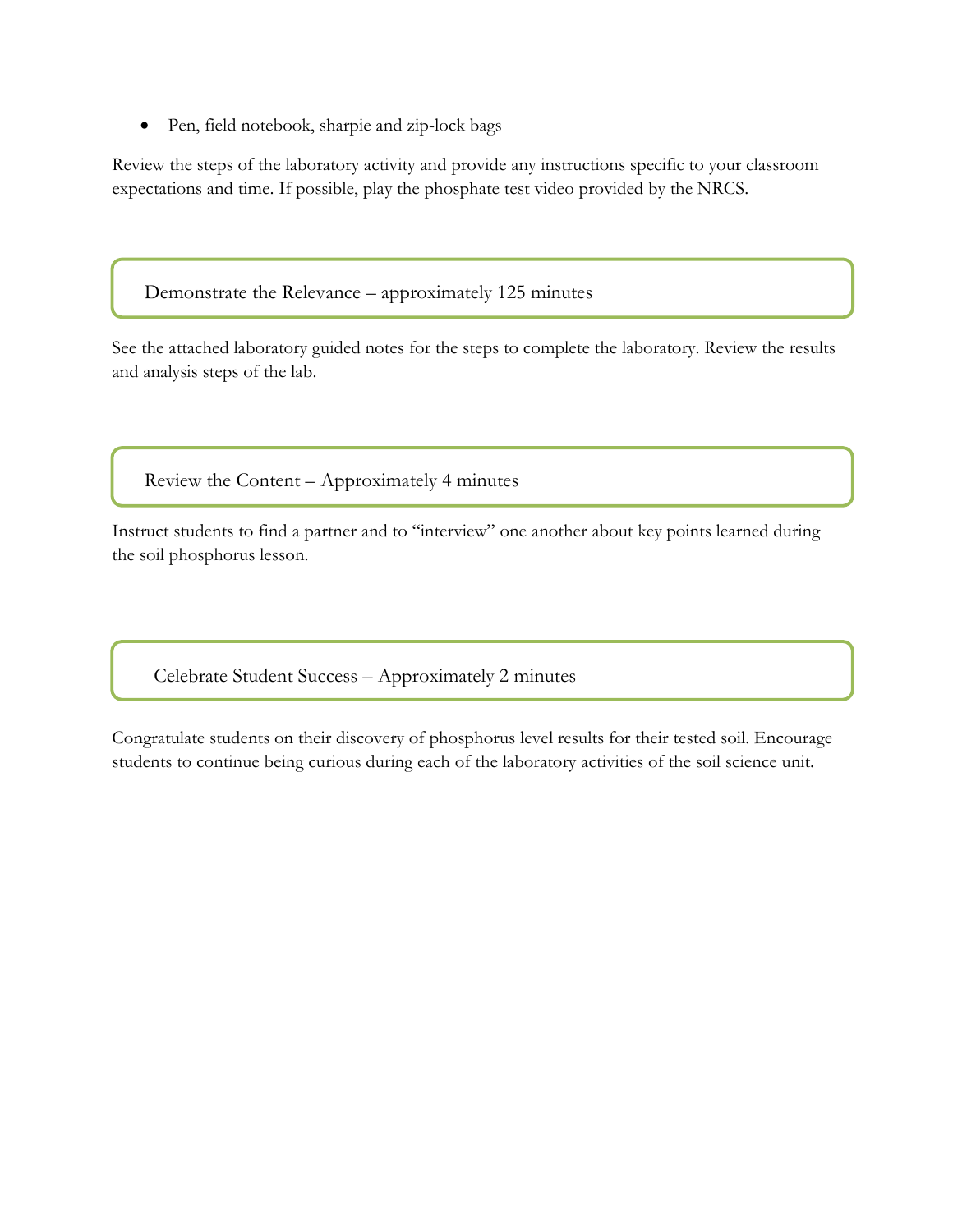### Guided Notes: Soil Phosphorus



Immobilization:

Mineralization:

Phosphorus Cycle:

Phosphorus Fixation:

Soil Phosphate: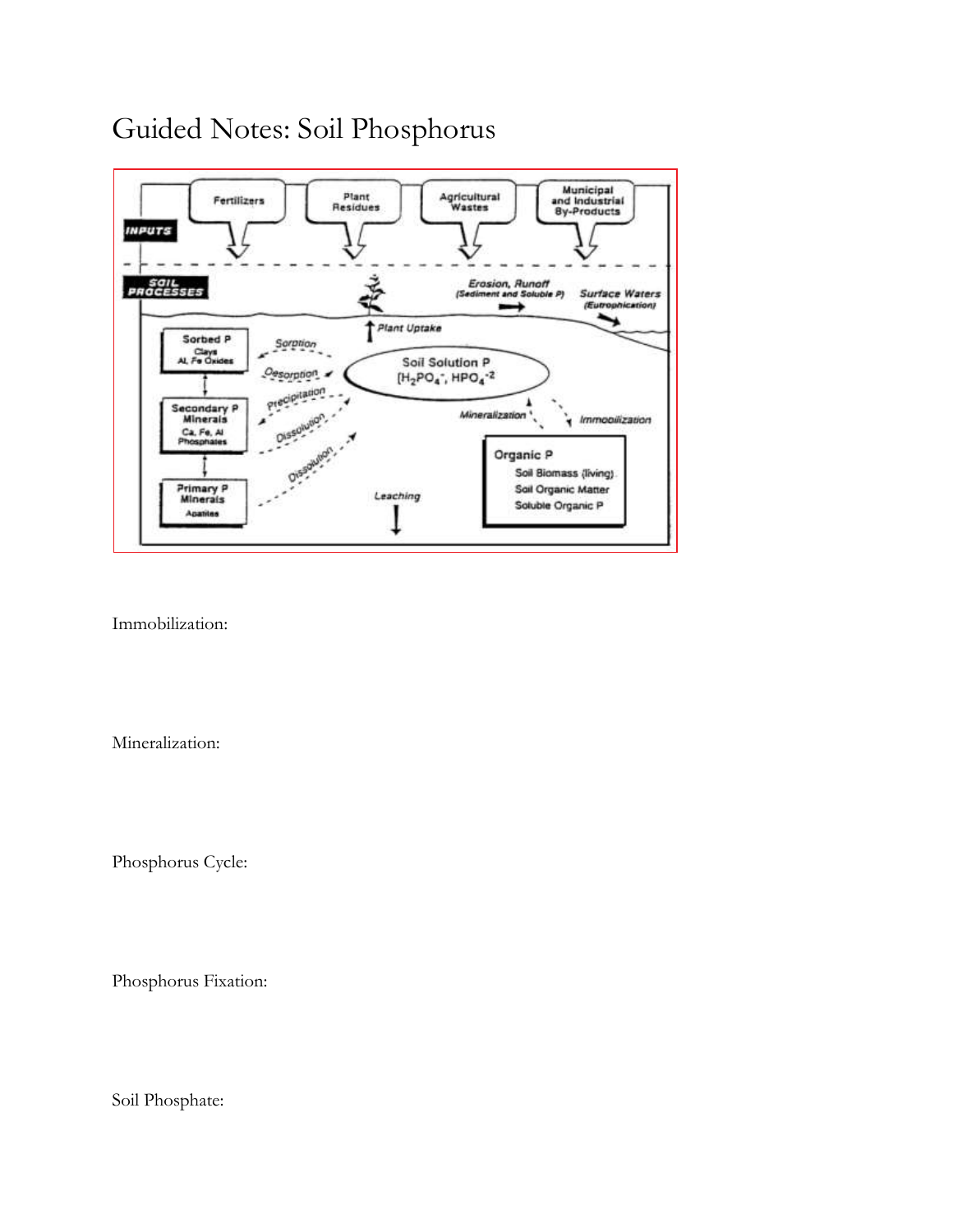The Factors that Affect Soil Phosphorus:

Phosphorus Deficiency: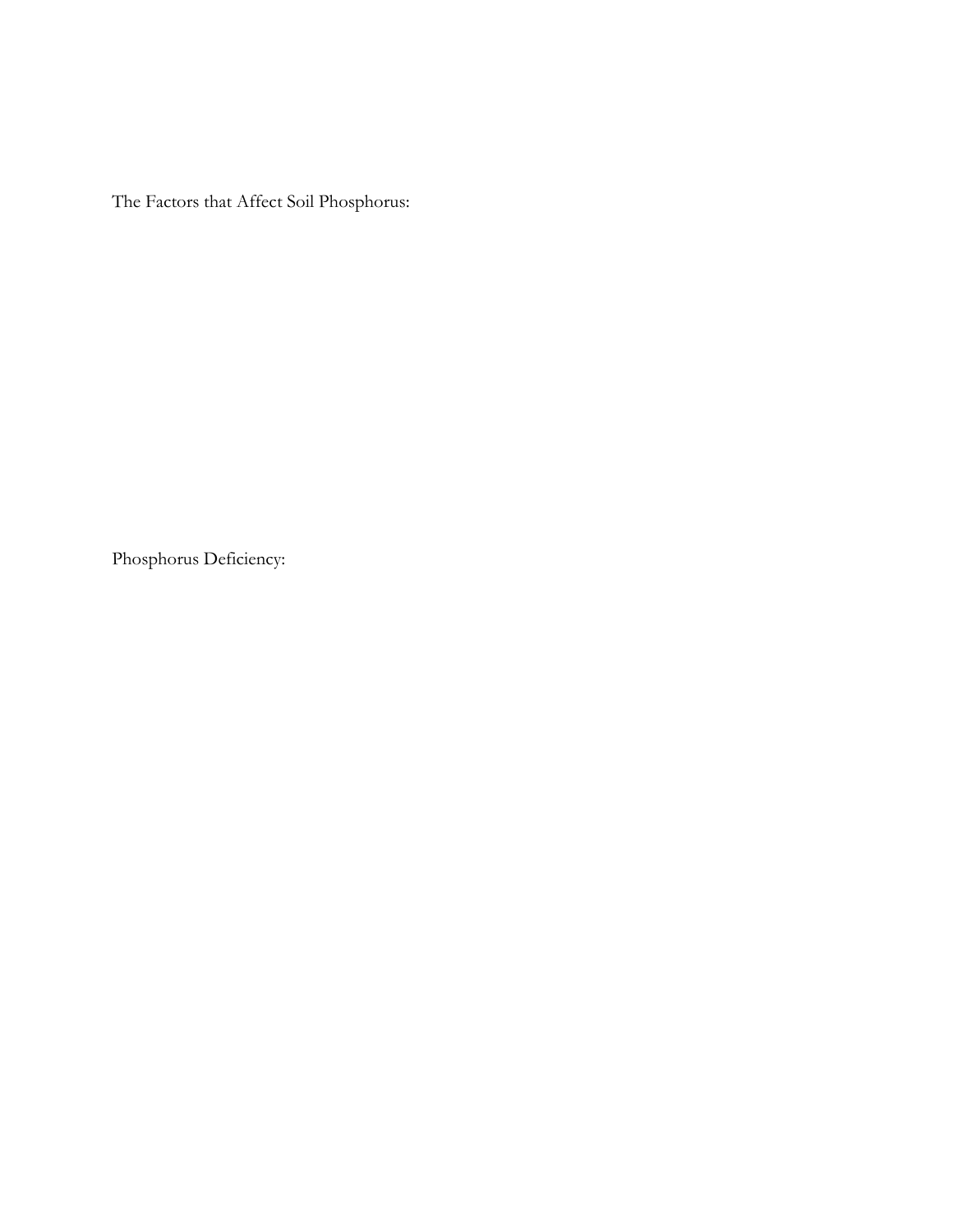## Guided Notes: Soil pH Laboratory

### **Soil pH Scenario**

After walking through several cornfields, Tom and Rik noticed that several plants have purple leaves. Tom recalled from his agronomy class last fall that purple leaves can indicate a shortage of phosphate. Together, they determine that they need to test each of their fields for inadequate phosphate levels.

### **Laboratory Supplies**

- Soil probe for gathering soil samples
- Plastic bucket for mixing soil samples
- Phosphate test strips
- $\bullet$  1/8-cup (29.5-mL) measuring scoop
- Calibrated 120-mL shaking vial with lid
- Squirt bottle
- Distilled water or rainwater
- Pen, field notebook, sharpie and zip-lock bags

### **Laboratory Steps**

Electrical conductivity measurements should always be completed first, before measuring phosphate on the same sample. Soil nitrate/nitrite and soil pH can also be assessed on the same sample using the following steps.

Phosphate levels are variable, depending on field location, past management and time of year. Phosphorus fertilizer placement, soil texture, organic matter content and applications of manure or fertilizer affect the phosphate levels.

### **In-Field Quick Hand Test**

- 1. Using a soil probe, gather at least 10 small samples randomly from the area that represents the soil type and management history to be tested. Ensure that each sample is taken at a depth of eight inches.
- 2. Place each sample into the plastic bucket provided.
- 3. Remove large stones and plant residue from the sample.
- 4. Mix the soil together.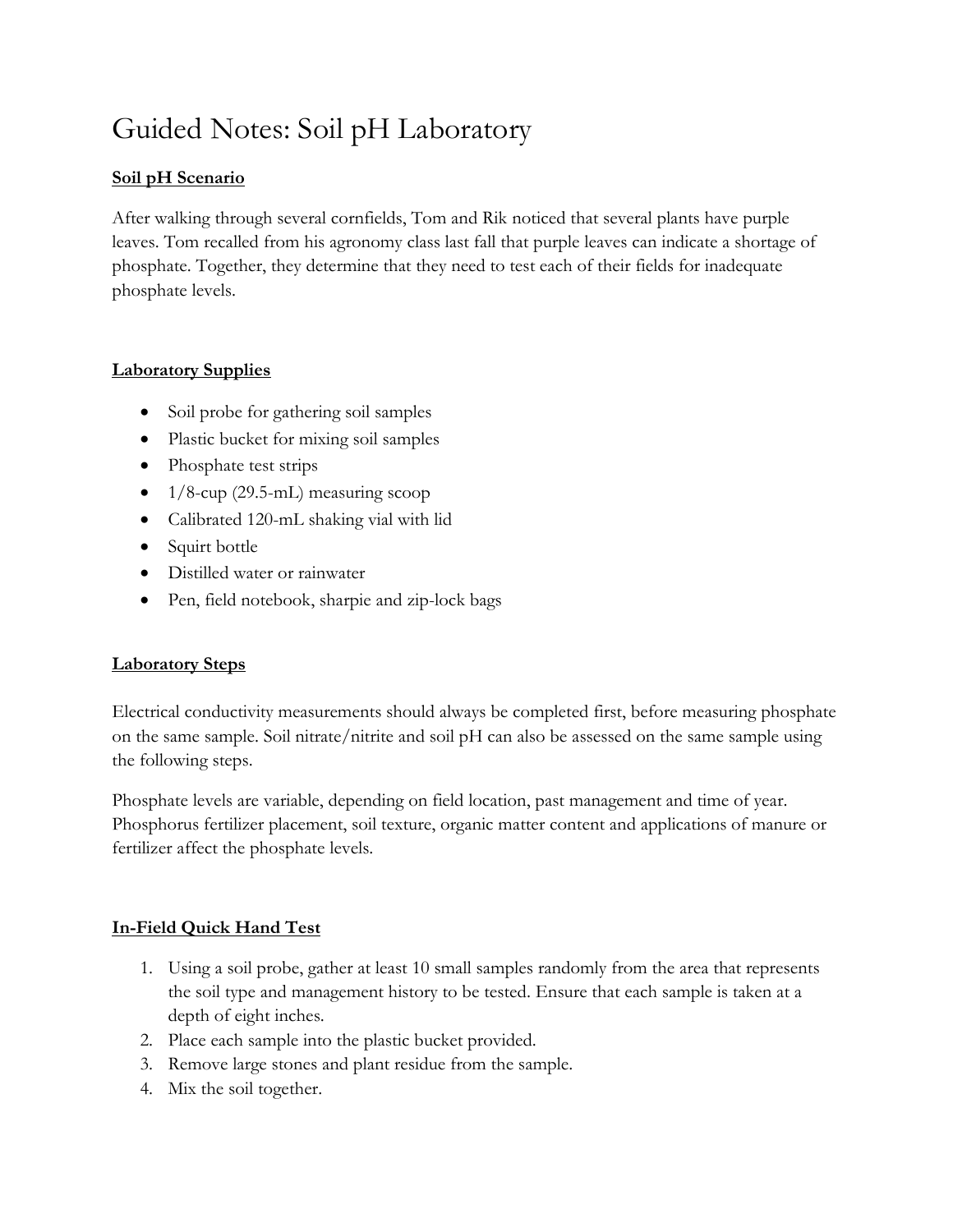- 5. Rub wet soil across your palms to neutralize your hands. Discard this soil.
- 6. Place a scoop of mixed soil in your palm and saturate the soil with distilled water or rainwater.
- 7. Squeeze the wet soil gently until the water runs out of the cup of the hand and onto the side of the soil sample.
- 8. Touch the phosphate test strip into soil water slurry so that the tip is arely wet until the liquid is drawn up at least  $1/8$ " to  $3/16$ " beyond the area masked by soil.
- 9. After one to two minutes, measure the phosphate by comparing the color of the wetted test strips to the color scale on the test strip container. The color that most closely matches that of the test strip is the amount of phosphate in water saturated soil. Record the value in Table 1.

#### **1:1 Soil-Water Soil Phosphate Test in Classroom**

- 1. Complete Step 1 from the In-Field Quick Hand Test.
- 2. Tamp down one sampling scoop (29.5 mL) of mixed soil by striking the scoop carefully on a hard, level surface. Place the sample in the plastic mixing vial.
- 3. Add one scoop (29.5 mL) of water to the same vial. The vial will contain a 1:1 ratio of soil to water, on a volume basis.
- 4. Place the cap on the vial tightly and shake the vial 25 times.
- 5. Let the sample settle for one minute.
- 6. Remove the vial cap and gently pour 1/16 inch of soil-water solution carefully into the lid.
- 7. Let the sample sit in the lid for two or three minutes.
- 8. Immerse the end of the phosphate test strip 1/16" into the 1:1 soil water mixture until liquid is drawn up at least  $1/8$ " to  $3/16$ " beyond the area masked by soil.
- 9. After one or two minutes, measure phosphate by comparing the color of the wetted test strips to the color picture scale on the bottle in which test strips were stored. The color that most closely matches the test strip is the index value of phosphate in water saturated soil.
- 10. Record the soil phosphate value in Table 1.